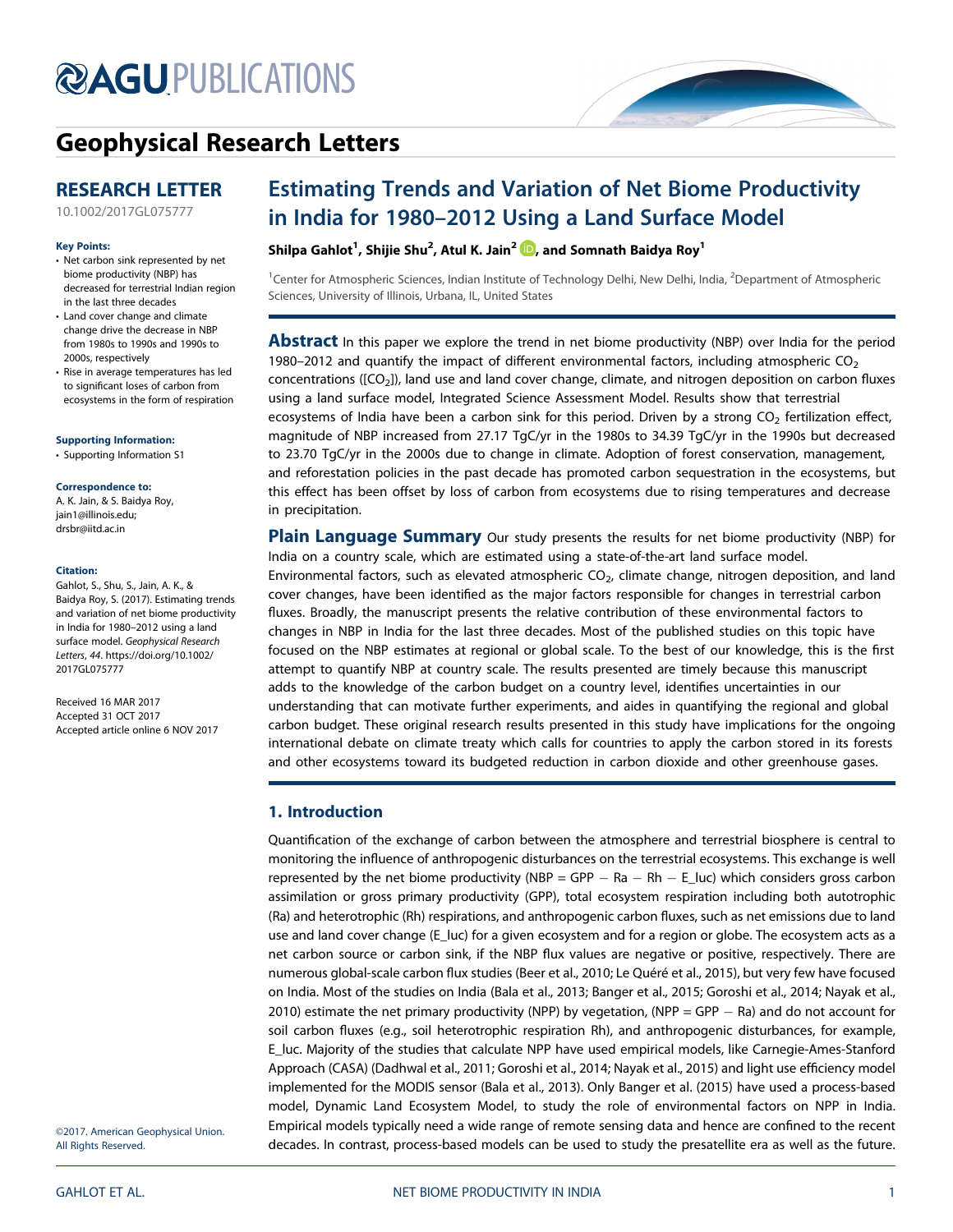More importantly, process-based models can be used to conduct numerical experiments to derive insights into the processes and interactive feedback mechanisms that are responsible for variation in carbon fluxes with time.

Nayak et al. (2015) and Nayak et al. (2016) have studied net ecosystem production (NEP = NPP - Rh) that does not account for anthropogenic flux. Using CASA model, Nayak et al. (2015) found India to be a net carbon sink with a total annual averaged uptake of 9.9 TgC/yr over the time period 1981–2006. Nayak et al. (2016) reported 42 TgC/yr and 18 TgC/yr as average NEP values for India from 2001 to 2006 from MODIS-based and AVHRR-based estimates, respectively. By taking ensemble average of many approaches, Cervarich et al. (2016) found NEP and NBP values for India to be in the 200.6  $\pm$  137.7 TgC/yr and 185.9  $\pm$  145.6 TgC/ yr range, respectively, for the 2000–2013 period. It is evident from this literature review that information on long-term variability and drivers of NBP over India is lacking, thereby limiting our understanding of the dynamics of the terrestrial carbon cycle, which is overall objective of the study.

In specific, this study has two main objectives: (1) to estimate the trend of NBP for the last three decades (1980–2012) and (2) to quantify the influence of major environmental and anthropogenic factors on carbon fluxes. We accomplish these objectives using a process-based land surface model, Integrated Science Assessment Model (ISAM), that is driven by forcings of [CO<sub>2</sub>], land use and land cover change (LULCC), climate change, and nitrogen deposition to simulate terrestrial carbon dynamics for India from 1801 to 2012.

# 2. Methods

## 2.1. Model Description

The carbon fluxes for this study are generated using ISAM that is a state-of-the-art land surface model that simulates carbon, water and energy fluxes at  $0.5^\circ \times 0.5^\circ$  spatial resolution, and multiple temporal resolutions ranging from half hour to yearly time steps. ISAM simulates carbon fluxes through the processes of photosynthesis, carbon allocation to different plant parts, and autotrophic and heterotrophic respirations. Effects of different environmental factors like [CO<sub>2</sub>], climate (e.g., temperature and precipitation), and photosynthetically active radiation are considered in flux estimation. Availability and effect of nitrogen is taken into account by fully coupling the carbon and nitrogen cycles in the model. The model accounts for dynamic phenology, root distribution, and depth parameterizations for different ecosystems. Stress factors of light, water, and nutrient limitation are considered while allocating the assimilated carbon to different plant parts (El-Masri et al., 2015; Song et al., 2016, 2013). The structure, parameterization and performance of ISAM have been extensively tested and verified in various studies (Barman et al., 2014a, 2014b; El-Masri et al., 2013, 2015; Jain et al., 2009, 2013).

#### 2.2. Input Data

The ISAM model requires  $[CO_2]$ , climate, nitrogen deposition, and LULCC data as input. We use  $[CO_2]$  data from Global Carbon Project Budget 2015 (Le Quéré et al., 2015). Gridded estimates of airborne nitrogen deposition are from Lamarque et al. (2011). The source of climate data is Climate Research Unit-National Centers for Environmental Prediction reanalysis (Harris et al., 2014). LULCC data (Jain et al., 2013) used have been reconstructed from Historical Database of the Global Environment (HYDE 3.1) (Klein et al., 2011) for cropland and pastureland transitions (Figure S1 in the supporting information). HYDE land cover data set used for driving the model has been compared with land cover data set based on updated version of Ramankutty and Foley (1999) (hereafter referred as SAGE) for India in Table S1. HYDE and SAGE data sets show slightly different levels of cropland and forest cover, the two main vegetation types for India. HYDE data estimated cropland areas over the last three decades are consistently higher than SAGE data, whereas HYDEbased estimated forest areas is lower. As discussed in Meiyappan and Jain (2012), the differences between the cropland and forest areas are a result of adoption of different methods and agricultural inventory data sets by both global landcover data sets. Where HYDE inventory data is based on FAO (2008), SAGE estimates have relied more on national-level census statistics and FAO estimates for recent years.

#### 2.3. Experiment Design and Analysis

As a first step to start the model simulations, we spin-up ISAM to allow the carbon and nitrogen pools to reach a steady state at approximately 1800 levels.  $[CO<sub>2</sub>]$ , LULCC, and nitrogen deposition data are fixed at 1800 levels for the spin-up. Since climate data are available only from 1900 onward, climate data from years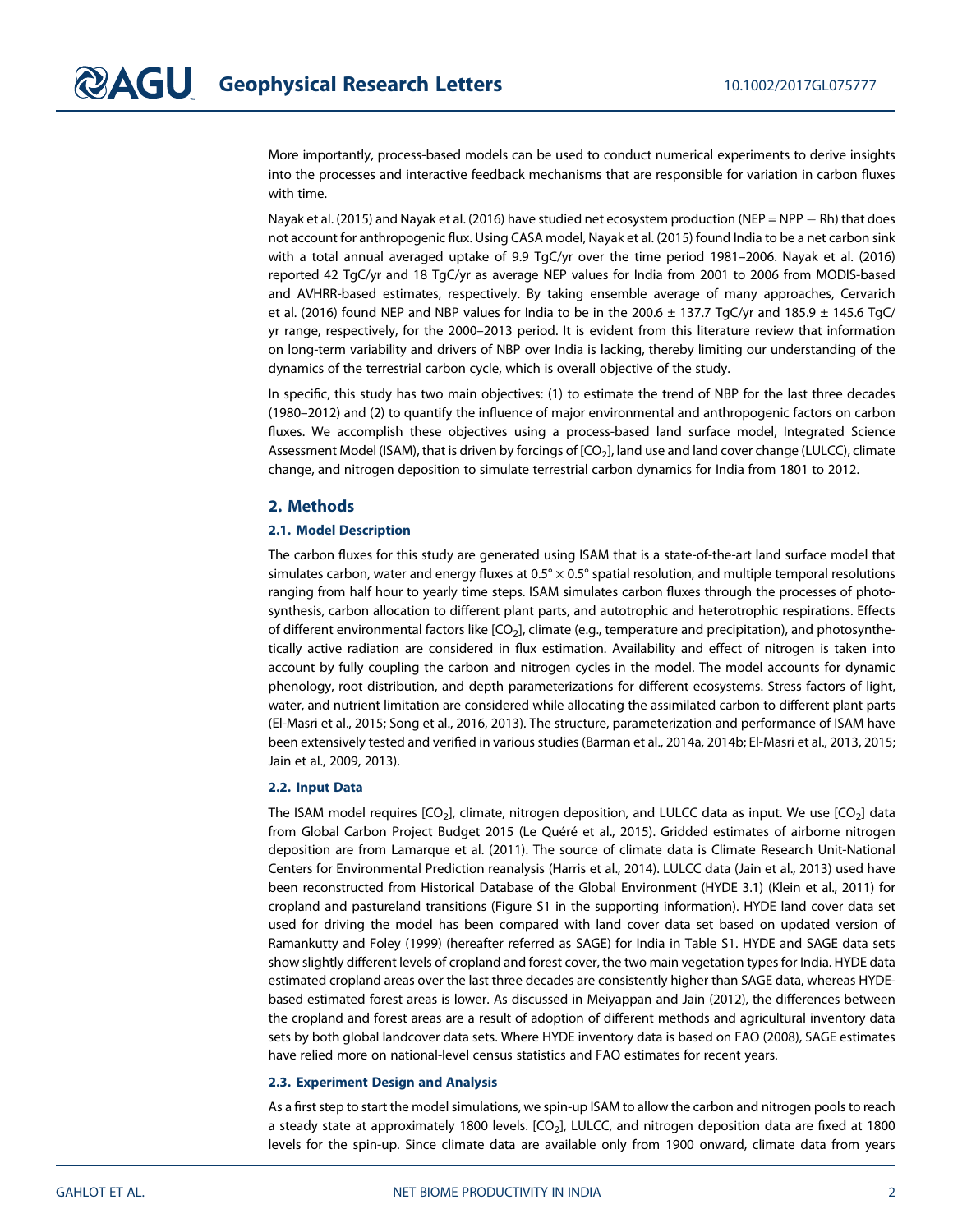#### Table 1

Description of Model Simulations Conducted With ISAM for India From 1801 to 2012

|                                                                                         | Model simulation |              |           |           |                    |
|-----------------------------------------------------------------------------------------|------------------|--------------|-----------|-----------|--------------------|
| <b>Environment factor</b>                                                               | $S_{\text{CON}}$ | $S_{C0}$     | $S_{LUC}$ | $S_{C11}$ | S <sub>N</sub> DEP |
| Variable CO <sub>2</sub><br>Variable LCLUC<br>Variable climate<br>Variable N deposition |                  | $\checkmark$ | x         | √         |                    |

Note. Tick mark  $(V)$  indicates the environmental factor was varied with time. Cross mark (✗) indicates the factor was held static at initial (assumed zero for nitrogen deposition and LCLUC) value. S<sub>CON</sub>, S<sub>CO2</sub>, S<sub>LUC</sub>, S<sub>CLI</sub> and  $S_{\rm N\,DEP}$  are model simulations with respective input environmental factors. For example,  $S_{CON}$  is the model simulation where all environment factors were accounted for.

1900 to 1930 are recycled to represent stable background climate. The details of this spin-up process are explained in El-Masri et al. (2013, 2015). Next, we conduct a control simulation  $(S_{CON})$  by running ISAM from 1801 to 2012 with all four environmental and anthropogenic forcings, [CO<sub>2</sub>], climate, LULCC, and nitrogen deposition, varying with time. Four additional simulations are conducted by turning off one of the four forcings at a time (Table 1). For the  $S_{CL1}$  run,  $[CO_2]$ , LULCC, and nitrogen deposition are assumed to be the same as for the  $S<sub>CON</sub>$  and the climate data are allowed to vary as used for spin-up experiment. The results of each additional simulation are compared with the  $S_{CON}$  simulation to estimate the impact of each forcing on the carbon fluxes. Since NEP does not account for LULCC effect, the NBP for  $S_{LUC}$  is equal to the NEP. E\_luc is calculated by subtracting the NBP for  $S_{LUC}$ , which is without land use change, from the NBP for  $S_{CON}$ , which includes land use change. The temporal variability of the forcings (Table S2 and Figure S1) and their impacts

on the carbon fluxes (Table 2) are averaged over three approximate decades, 1980s (1980–1989), 1990s (1990–1999), and 2000s (2000–2012), for further analysis.

To test the performance of the model specific for India region, we compare the simulated GPP with the spatially explicit FLUXNET-Multi-Tree Ensemble (MTE) data derived from empirical upscaling of eddy covariance measurements (Jung et al., 2009) and the MOD17A2 GPP data products from MODIS observations (Zhao & Running, 2010). For comparing the satellite-based observation data with ISAM model results both of these observed data sets are spatially aggregated to match the  $0.5^{\circ} \times 0.5^{\circ}$  resolution of ISAM. In addition, modelestimated NPP, NEP, and NBP have been compared and validated with other studies following multiple approaches for different study periods.

## 3. Results

#### 3.1. Model Evaluation

The magnitude and overall spatial patterns of ISAM-simulated GPP broadly match the observed values from the FLUXNET-MTE and MODIS data sets (Figure S2). ISAM is able to capture important features such as the low productive Himalayan tundra ecosystem in the north, arid ecosystems in the northwest, and high productive regions like the Himalayan foothills and agricultural lands in the eastern and central parts of India. However, GPP is overestimated in the natural forest ecosystems in the northeast and Western Ghats but is underestimated in the grasslands and croplands in the northwest region as compared to FLUXNET-MTE. Average ISAM estimated GPP for the period 2001–2008 is 2.9 PgC/yr, which lies between MODIS and FLUXNET-MTE estimates of 2.8 PgC/yr and 3.3 PgC/yr, respectively. Simulated NPP (including the effect of LULCC) and NEP at country scale for different time periods have also been compared with other studies in Tables S3a and S3b. Our estimates of NPP and NEP are lower than most studies that have used remote sensing data with LUE models because the measurement of vegetation indices using remote sensing is prone to overestima-

#### Table 2

Variation in Model Estimated Impact of Environmental Factors, Including  $CO_{2}$ , LULCC and Climate, on the Rate of Change of Decadal Average for NBP from 1980s to 2000s

| <b>Decadal Transition</b>                                                                        | Impact of $CO2$               | Impact of LCLUC               | Impact of Climate             |
|--------------------------------------------------------------------------------------------------|-------------------------------|-------------------------------|-------------------------------|
|                                                                                                  | $\int$ (TgC/yr <sup>2</sup> ) | $(TgC/yr^2)$                  | $(TgC/yr^2)$                  |
| 1980s to 1990s <sup>a</sup><br>1990s to 2000s <sup>a</sup><br>Net Impact (1980s<br>to $2000s)^a$ | 0.44<br>0.61<br>0.52          | $-1.29$<br>$-0.25$<br>$-0.77$ | $-0.16$<br>$-1.28$<br>$-0.72$ |

<sup>a</sup> 1980s, 1990s and 2000s are the averages for the periods 1980-1989, 1990-1999 and 2000-2012. The ecosystem acts as a net carbon source or carbon sink, if the NBP flux value is negative or positive.

tion caused by lack of downregulating mechanisms due to limiting factors (Nayak et al., 2010). ISAM-simulated NBP for India has also been compared with results from bottom-up and top-down modeling approaches (Figure S3 and Table 3). NBP for India from other modelling studies was calculated by extracting the spatial grids for India from global NBP estimates. The yearly variations (Figure S3) and the ensemble of decadal averages of NBP from eight TRENDY version 4.0 models and five top-down models have been calculated for India to represent interannual variations and decadal average NBP from bottom-up models and top-down (or atmospheric-inversion) models, respectively. It is worth mentioning here that the top-down model estimated results for NBP are only available for the 1996– 2012 (Thompson et al., 2016). Prior to 1996 the top-down model, results are not available, because this region is largely missing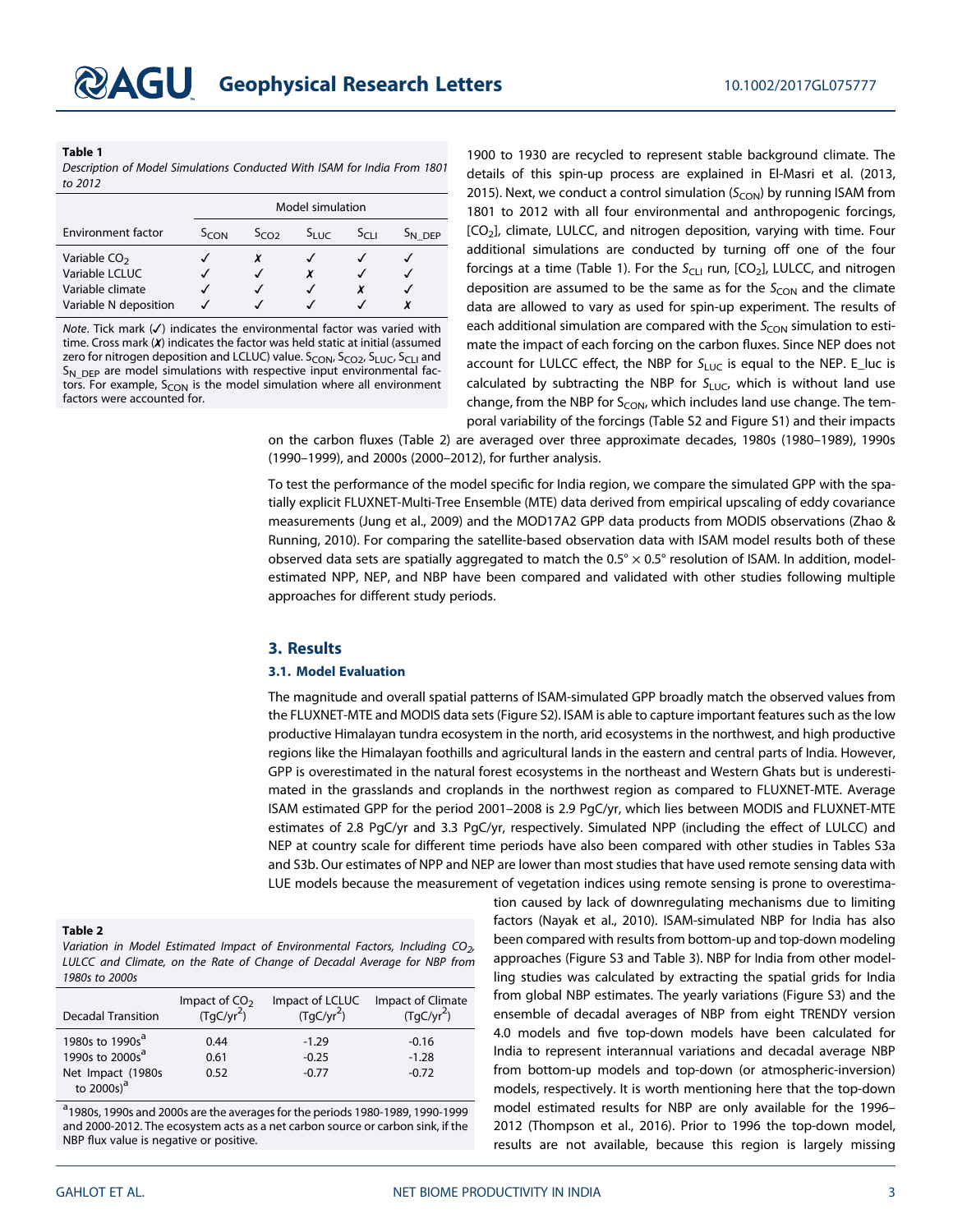#### Table 3

Comparison of ISAM Estimated Decadal Average NBP (TgC/yr) for India With Bottom-Up and Top-Down Models

| <b>DECADE</b>                                                                | $1980s^a$                 | $1990s^a$                                               | 2000s <sup>a</sup>                                      |
|------------------------------------------------------------------------------|---------------------------|---------------------------------------------------------|---------------------------------------------------------|
| Bottom-up models <sup>b</sup><br>Top-down models <sup>c</sup><br><b>ISAM</b> | $1.04 \pm 46.75$<br>27.17 | $34.65 \pm 54.16$<br>$45.22 \pm 69.53^{\circ}$<br>34.39 | $18.50 \pm 48.40$<br>$42.12 \pm 67.40^{\circ}$<br>23.70 |

<sup>a</sup>The 1980s, 1990s, and 2000s are the averages for the periods 1980–1989, 1990–1999, and 2000–2012. The ecosystem acts as a net carbon source or carbon sink, if the NBP flux value is negative or positive. <sup>B</sup>Based on TRENDY model intercomparison version 4.0 results (Sitch et al., 2015). In this study we used eight bottom-up model results: CLM4.5 (Oleson et al., 2013), JULES (Clark et al., 2011), LPJ (Sitch et al., 2003), LPJ\_GUESS(Ahlström et al., 2012), LPX (Stocker et al., 2014), ORCHIDEE (Krinner et al., 2005), VEGAS (Zeng et al., 2005), and VISIT (Ito & Inatomi, 2012). Uncertainties have been calculated as  $1\sigma$  (standard deviation) and represent differences between estimates from dif-Ferent models. Construction in the period is perfect results for the period 1996–2012 are based<br>on Thompson et al. (2016). The averaged value is for the period 1996–1999, which are calculated based on three top-down model results: ACTM (Patra et al., 2011), CCAM (Rayner et al., 2008), and JMA\_CDTM (Sasaki et al., 2003). Uncertainties have been calculated as  $1\sigma$  (standard deviation) and represent differences between estimates from different models. <sup>e</sup>The results are based on five top-down model results: ACTM (Patra et al., 2011), CCAM (Rayner et al., 2008), GELCA (Ganshin et al., 2011), JMA\_CDTM (Sasaki et al., 2003), and Carbon Tracker-Europe (Peters et al., 2007). Uncertainties have been calculated as  $1\sigma$ (standard deviation) and represent differences between estimates from different models.

atmospheric  $CO<sub>2</sub>$  measurement data prior to 1996 (Patra et al., 2016; Thompson et al., 2016).This comparison shows that ISAM estimates of NBP for India are well within the range of NBP estimates from other approaches and follow the same trend as decadal mean NBP from bottom-up models. However, the estimates of NBP from top-down models for India are many times larger than the estimates from bottom-up models. This large uncertainty in NBP estimates indicates the complexity and sensitivity of the terrestrial ecosystems to changes in environmental factors, which is the major objective of this study. The differences between flux estimates from bottom-up and top-down models can also be attributed to incomplete accounting of all relevant fluxes in each of these modeling approaches. Top-down models have a coarser spatial resolution ( $>1.8^{\circ} \times 1.8^{\circ}$ ) which adds to the large uncertainties in the model estimates. Despite the large differences between top-down and bottom-up model results, it is worth noting that the NBP estimates from top-down models lie within one standard deviation of that from bottom-up models.

## 3.2. Carbon Fluxes From 1980 to 2012

Over the last three decades, carbon fluxes for India including GPP, Ra, NPP, and Rh have increased at the rates of 6.00 TgC/yr<sup>2</sup>, 4.50 TgC/yr<sup>2</sup> , 1.55 TgC/yr<sup>2</sup>, and 1.85 TgC/yr<sup>2</sup>, respectively (Figure S4). In contrast, NBP does not show any definite trend for the study period. Magnitude of NBP has increased from 27.17 TgC/yr in the 1980s to

34.39 TgC/yr in the 1990s and then decreased to 23.70 TgC/yr in 2000s (Figure 1). The increase in NBP from 1980s to 1990s can be attributed to  $CO<sub>2</sub>$  fertilization impact that has led to positive trend for NPP and NEP promoting carbon sequestration potential of terrestrial ecosystems. However, because of higher rate of increase in loses of carbon from the ecosystems in the form of respiration than net carbon sequestered by the plants from 1990s to 2000s, NBP has shown a negative trend for this period. Positive NBP values



Figure 1. Model estimated decadal average (1980s, 1990s, and 2000s) of (top) net biome productivity and (bottom) contribution of different factors to it.

estimated by ISAM from 1980s to 2000s indicate that terrestrial ecosystems of India are a net carbon sink due to enhanced  $CO<sub>2</sub>$  fertilization effect, but the reducing trend in NBP of 1.07 TgC/yr<sup>2</sup> from 1990s to 2000s points to a declining carbon assimilation rate in recent years mainly due to rise in average temperatures and decreased precipitation, resulting an increase in loss of carbon from ecosystems in the form of respiration, and partly due to loss of forest cover in the 1980s and 1990s.

ISAM simulations indicate that majority of changes in carbon fluxes over India are driven by increasing  $[CO<sub>2</sub>]$ , LULCC, and climate change (Figure 1).  $CO<sub>2</sub>$  fertilization effect, on one hand, is promoting higher NBP at the rate of 0.52 TgC/yr<sup>2</sup> (Table 2), but LULCC and climate change contribute to the increasing tendency of the ecosystems to act as carbon sources for the study period 1980s to 2000s at the rates of  $-0.77$  TgC/yr<sup>2</sup> and  $-0.72$  TgC/yr<sup>2</sup>, respectively (Table 2). However, the overall impact of environmental and anthropogenic factors of  $[CO<sub>2</sub>]$ , LULCC, and climate on carbon fluxes of terrestrial ecosystems of India has not been uniform throughout the last three decades.

 $CO<sub>2</sub>$  fertilization effect is evident in our results as increase in NPP over time with a net positive influence on NEP and NBP. With rise in  $[CO<sub>2</sub>]$ , the  $CO<sub>2</sub>$  fertilization effect on NBP is much more pronounced from 1990s to 2000s at 0.60  $TgC/yr^2$  than from 1980s to 1990s at 0.44 TgC/yr<sup>2</sup> (Table 2).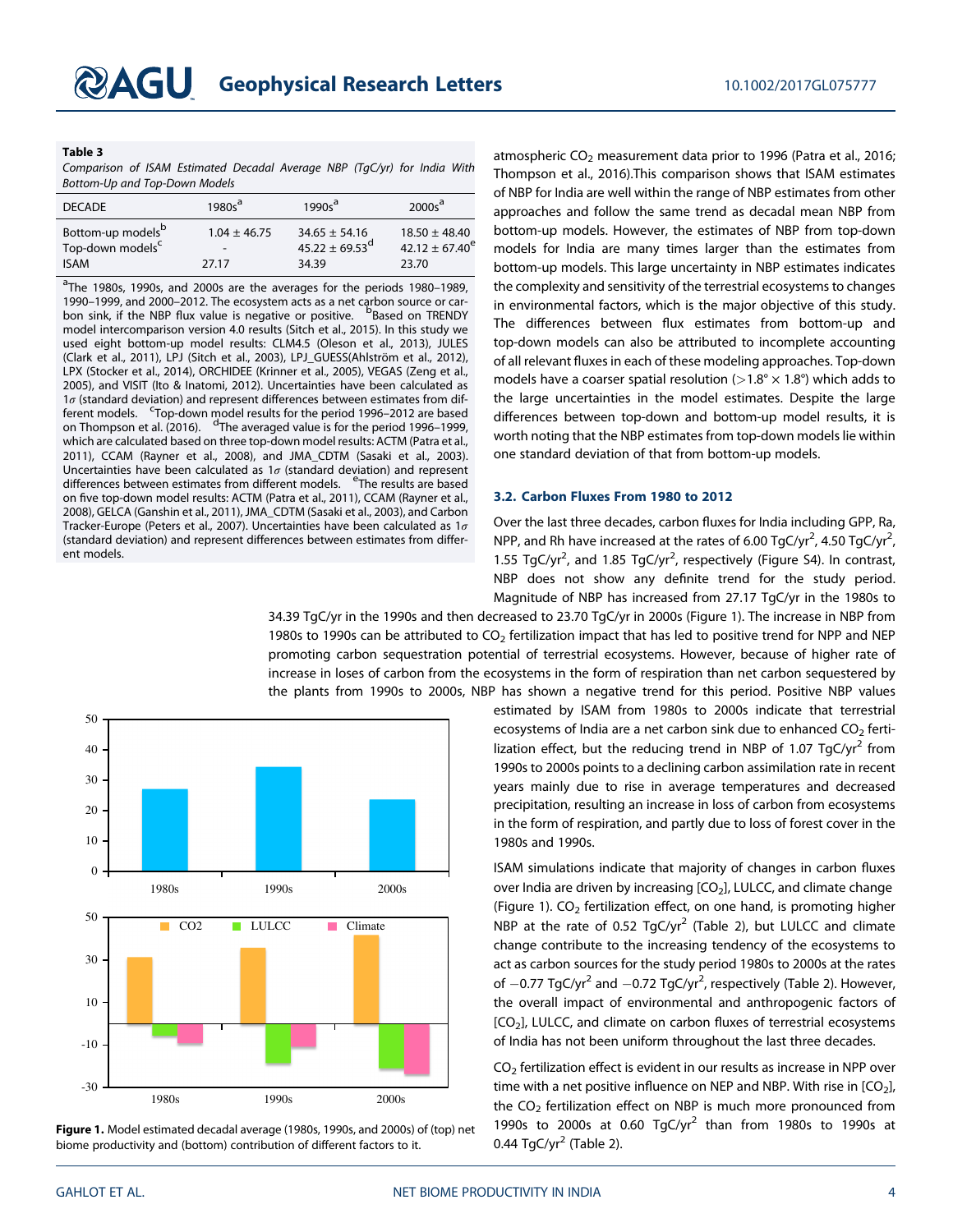Deforestation in natural forestland and conversion of forests to croplands has led carbon flux related to LULCC to act as a major source of carbon for India for most part of the 20th century (Figure S1). LULCC is found to be the most dominant driver of negative NBP trend from 1980s to 1990s, resulting in the carbon loss at the rate of 1.29 TgC/yr<sup>2</sup> (Fig 1). But recent attempts of forest restoration and conservation have led to steady decrease in rates of deforestation and increase in secondary forest cover for India in the last three decades (Figure S1). This has led to reduction in carbon loss from terrestrial ecosystems due to LULCC from 1.29 TgC/yr<sup>2</sup> from 1980s to 1990s to 0.25 TgC/yr<sup>2</sup> from 1990s to 2000s (Table 2). This positive impact of increase in forest cover and reduction in deforestation activites on carbon uptake of ecosystems in recent years has also been mentioned in previous studies (Bala et al., 2013; Banger et al., 2015; Kaul et al., 2009; Nayak et al., 2015, 2016; Patra et al., 2013).

The impact of climate change on carbon cycle remains one of the most uncertain components in carbon studies. Increase in decadal average temperature for the study period is expected to negatively affect plant photosynthetic rates and hence total carbon assimilated by terrestrial Indian region. Warmer temperatures have also led to loss of carbon from the ecosystems due to increase in respiration rates. Decadal average temperature has seen much larger increase from 1990s to 2000s than in the decade prior (Table S2). Decadal average of annual precipitation has been found to increase by 2.44% from 1980s to 1990s but has decreased by 4.77% from 1990s to 2000s, causing a net decrease of 2.45% over the study period. The large increase in temperature and subsequent decrease in precipitation have collectively led to climate change acting as an overall major and most dominant source of declining NBP (Figure 1) from 1990s to 2000s impacting NBP at the rate of  $-1.28$  TgC/yr<sup>2</sup> (Table 2). Such strong influence of climate on carbon uptake of ecosystems calls for our attention and need for more such studies focused on climate change trends and its effects on the terrestrial ecosystems of India specific to different vegetation types and at finer spatial resolution.

The role of nitrogen deposition is found to be negligible for fluxes over India (Figure S5), which indicates that India, being a tropical country, is not nitrogen limited. Hence, results for the case of nitrogen deposition are not discussed in this paper.

NBP in India varies a lot along the spatial expanse of the country (Figure S6). More than 50% of Indian land is covered by croplands (Figure S1) that have a low capacity of carbon sequestration. However, parts of Western Ghats, natural evergreen and deciduous forests in the north-east and regions around the Himalayan foothills are seen to be large carbon sinks with higher NBP.

# 4. Discussions and Conclusions

This study explores the variability of NBP over India from 1980 to 2012 and how this variability is influenced by environmental and anthropogenic factors like [CO<sub>2</sub>], LULCC, climate, and N deposition by conducting numerical experiments with the ISAM model. Results show that terrestrial ecosystems of India have been a carbon sink for the entire study period with positive NBP, but with a negative trend in NBP in the recent decades (1990s to 2000s), suggesting that carbon sequestration potential of the ecosystems is decreasing overtime. Even though  $CO<sub>2</sub>$  fertilization continues to increase carbon sequestration in the terrestrial ecosystems, this increase is offset majorly by climate change and to some extent by deforestation activities. Of all the factors studied as a part of this research, climate change is the most uncertain and significant factor that is likely to impact carbon fluxes the most in future, because under climate change the terrestrial ecosystems are found to lose carbon in the form of ecosystem respiration proportionally. Induced warming patterns and water limitation due to less precipitation are found to be the most dominant and significant sources driving negative trend of NBP from 1990s to 2000s.

It is important to note that the uncertainties in magnitudes of NEP and NBP in different studies are large (Patra et al., 2013) reflecting the complexity of the system and the sensitivity to the processes involved. Interactions amongst different environmental and anthropogenic forcings and their effect on ecosystems are nonlinear as reflected in our runs. For instance, impact of increasing [CO<sub>2</sub>] with changing LULCC is different from summing the impacts of changing  $[CO<sub>2</sub>]$  and LULCC separately. This nonlinear effect adds to the uncertainty in the estimated carbon fluxes. These uncertainties and disagreements between different studies point toward the need of more extensive research in this area focusing on individual environmental and anthropogenic factors and their impacts at finer spatial resolutions.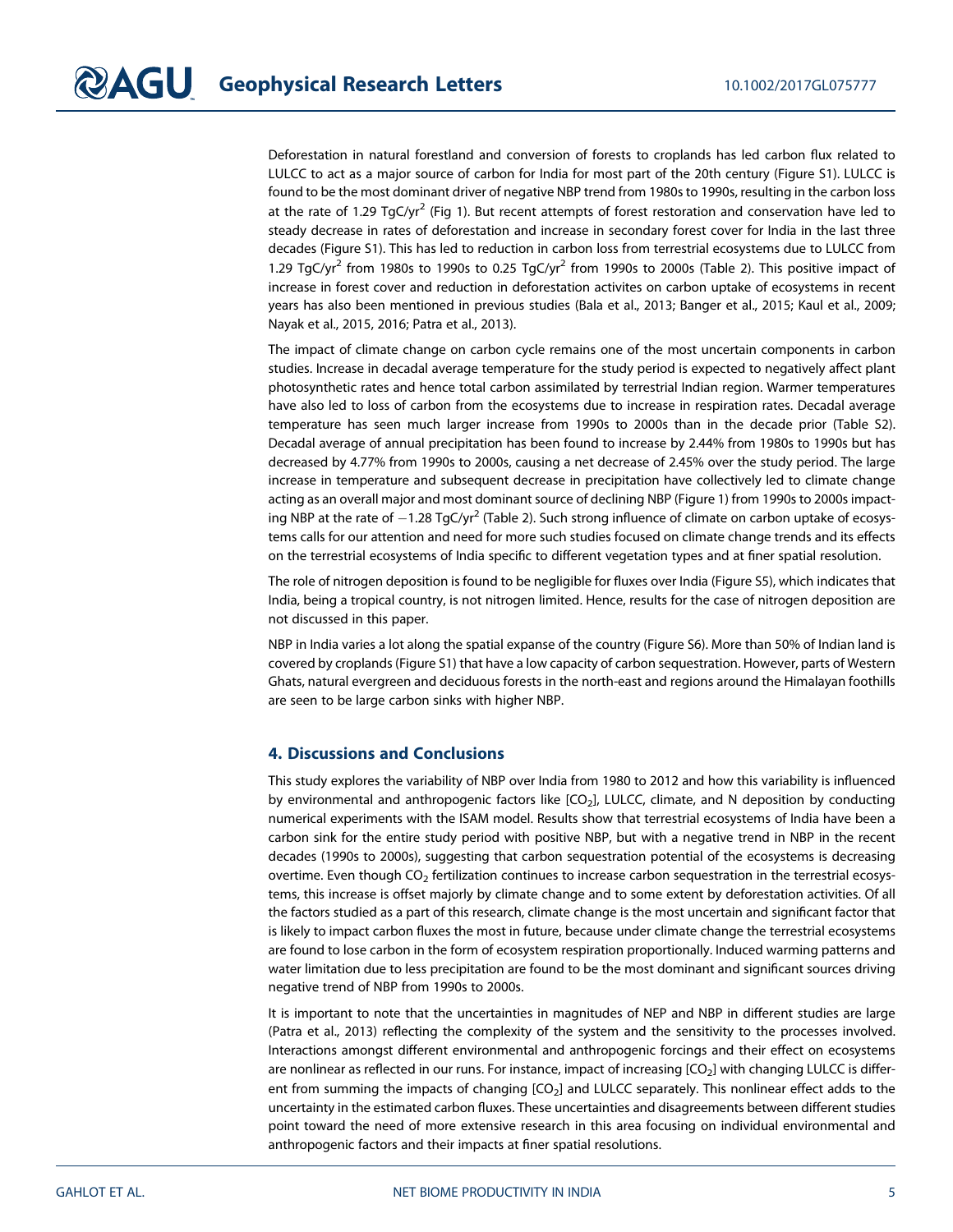To contextualize our estimates of carbon fluxes, it is essential to include other major sources of carbon emission. Figure S7 depicts the carbon budget for India with fluxes of NEP, LULCC (E\_luc), NBP, fire (E\_fire) (van der Werf et al., 2010, but with updated burned area from Giglio et al., 2013), and fossil fuel (FF) emissions (Le Quéré et al., 2015) averaged for 2000–2012. These estimates show that the large magnitude of fossil fuel emissions clearly makes India a carbon source despite the fact that its terrestrial natural ecosystems are currently acting as a net sink for  $[CO<sub>2</sub>]$ . Such comprehensive analysis is essential to develop more effective policies for environmental management.

It is to note that while net terrestrial  $CO<sub>2</sub>$  sink on a global scale has been reported to increase in recent years by global scale studies (Le Quéré et al., 2015), our study has shown opposite trend for India, mainly driven by increasing temperatures and decreasing precipitation. While greening in high latitudes has been reported due to warmer temperatures that have led to an increase in terrestrial  $CO<sub>2</sub>$  sink for these places, for a tropical country like India, increase in respiration has reversed the trend on a country scale. It can be inferred that with the current trend of increasing temperatures, tropical countries might be on a higher risk of losing carbon from their terrestrial ecosystems.

Most of the existing studies on global or regional scales have used multiple approaches to estimate the carbon fluxes on regional and global scales. This study, however, goes beyond flux estimation and focuses on understanding the sensitivity of net carbon fluxes for India to various environmental and anthropogenic factors, such as elevated CO<sub>2</sub> levels in the atmosphere, climate change, land cover and land use change, and nitrogen deposition. This is necessary to improve our understanding of processes responsible for sources and sink of carbon in terrestrial ecosystems. Country-level estimates are particularly relevant, for example, in the context of the 2015 Paris Climate agreement (UNFCCC, 2015), which requires quantifiable biosphere sources and sinks of carbon dioxide ( $CO<sub>2</sub>$ ) and other greenhouse gases at country level in order to enable successful implementation of climate policy.

#### Acknowledgments

The four sets of gridded terrestrial carbon fluxes outputs (GPP, NPP, NBP, Ra, Rh, and land use emission) simulated using ISAM for India under four different experimental discussed in the paper can be downloaded from the ISAM model website: [http://climate.atmos.uiuc.edu/](http://climate.atmos.uiuc.edu/Gahlot_etal_GRL_Data.tar.gz) Gahlot etal GRL Data.tar.gz. These runs were conducted from 1801 to 2012, and here we provide the results from 1980 to 2012, which is the period the paper mainly focusing on. Part of the research was carried out under a visiting fellowship offered to Shilpa Gahlot by the University of Illinois under NASA grant (NNX414AD94G). Atul K Jain and Shijie Shu were supported by the NSF (NSF AGS 12-43071) and the US DOE (DOE DE-SC0016323). We thank Prabir Patra from JAMSTEC Japan for providing us the top-down modelestimated NBP results presented in Table 3.

# **References**

- Ahlström, A., Schurgers, G., Arneth, A., & Smith, B. (2012). Robustness and uncertainty in terrestrial ecosystem carbon response to CMIP5 climate change projections. Environmental Research Letters, 7(4), 044008.<https://doi.org/10.1088/1748-9326/7/4/044008>
- Bala, G., Joshi, J., Chaturvedi, R. K., Gangamani, H. V., Hashimoto, H., & Nemani, R. (2013). Trends and variability of AVHRR-derived NPP in India. Remote Sensing, 5(2), 810–829.<https://doi.org/10.3390/rs5020810>
- Banger, K., Tian, H., Tao, B., Ren, W., Pan, S., Dangal, S., & Yang, J. (2015). Terrestrial net primary productivity in India during 1901–2010: Contributions from multiple environmental changes. Climatic Change, 132(4), 575–588.<https://doi.org/10.1007/s10584-015-1448-5> Barman, R., Jain, A. K., & Liang, M. (2014a). Climate-driven uncertainties in modeling terrestrial gross primary production: A site level to
	- global-scale analysis. Global Change Biology, 20(5), 1394–1411.<https://doi.org/10.1111/gcb.12474>
- Barman, R., Jain, A. K., & Liang, M. (2014b). Climate-driven uncertainties in modeling terrestrial energy and water fluxes: A site-level to globalscale analysis. Global Change Biology, 20(6), 1885–1900.<https://doi.org/10.1111/gcb.12473>
- Beer, C., Reichstein, M., Tomelleri, E., Ciais, P., Jung, M., Carvalhais, N., … Bondeau, A. (2010). Terrestrial gross carbon dioxide uptake: Global distribution and covariation with climate. Science, 329(5993), 834–838.<https://doi.org/10.1126/science.1184984>
- Cervarich, M., Shu, S., Jain, A. K., Arneth, A., Canadell, J., Friedlingstein, P., … Zeng, N. (2016). The terrestrial carbon budget of South and Southeast Asia. Environmental Research Letters, 11(10).<https://doi.org/10.1088/1748-9326/11/10/105006>
- Clark, D. B., Mercado, L. M., Sitch, S., Jones, C. D., Gedney, N., Best, M. J., … Cox, P. M. (2011). The Joint UK Land Environment Simulator (JULES), model description—Part 2: Carbon fluxes and vegetation dynamics. Geoscientific Model Development, 4(3), 701–722. [https://doi.org/](https://doi.org/10.5194/gmd-4-701-2011) [10.5194/gmd-4-701-2011](https://doi.org/10.5194/gmd-4-701-2011)
- Dadhwal, V. K., Kushwaha, S. P. S., Singh, S., Patel, N. R., Nayak, R. K., Patil, P., … Pujar, G. S. (2011). Recent results from EO studies on Indian carbon cycle assessment, ISPRS-International Archives of the Photogrammetry. Remote Sensing and Spatial Information Sciences, 3820, 3–9.
- El-Masri, B., Barman, R., Meiyappan, P., Song, Y., Liang, M., & Jain, A. K. (2013). Carbon dynamics in the Amazonian Basin: Integration of eddy covariance and ecophysiological data with a land surface model. Agricultural and Forest Meteorology, 182-183, 156–167. [https://doi.org/](https://doi.org/10.1016/j.agrformet.2013.03.011) [10.1016/j.agrformet.2013.03.011](https://doi.org/10.1016/j.agrformet.2013.03.011)
- El-Masri, B., Shu, S., & Jain, A. K. (2015). Implementation of a dynamic rooting depth and phenology into a land surface model: Evaluation of carbon, water, and energy fluxes in the high latitude ecosystems. Agricultural and Forest Meteorology, 211-212, 85–99. [https://doi.org/](https://doi.org/10.1016/j.agrformet.2015.06.002) [10.1016/j.agrformet.2015.06.002](https://doi.org/10.1016/j.agrformet.2015.06.002)
- FAO (2008). FAOSTAT. Food and Agriculture Organization of the United Nations, Rome, Italy. Retrieved from<http://www.fao.org> Ganshin, A., Oda, T., Saito, M., Maksyutov, S., Valsala, V., Andres, R. J., … Nisbet, E. G. (2011). A global coupled Eulerian-Lagrangian model and
- 1× 1 km CO. Geoscientific Model Development Discussion, 4(3), 2047–2080.<https://doi.org/10.5194/gmdd-4-2047-2011>
- Giglio, L., Randerson, J. T., & van der Werf, G. R. (2013). Analysis of daily, monthly, and annual burned area using the fourth-generation global fire emissions database (GFED4). Journal of Geophysical Research: Biogeosciences, 118, 317–328.<https://doi.org/10.1002/jgrg.20042>
- Goroshi, S. K., Singh, R. P., Pradhan, R., & Parihar, J. S. (2014). Assessment of net primary productivity over India using Indian geostationary satellite (INSAT-3A) data, The International Archives of Photogrammetry. Remote Sensing and Spatial Information Sciences, XL-8(8), 561–568.<https://doi.org/10.5194/isprsarchives-XL-8-561-2014>
- Harris, I., Jones, P. D., Osborn, T. J., & Lister, D. H. (2014). Updated high-resolution grids of monthly climatic observations—The CRU TS3.10 dataset. International Journal of Climatology, 34(3), 623–642.<https://doi.org/10.1002/joc.3711>